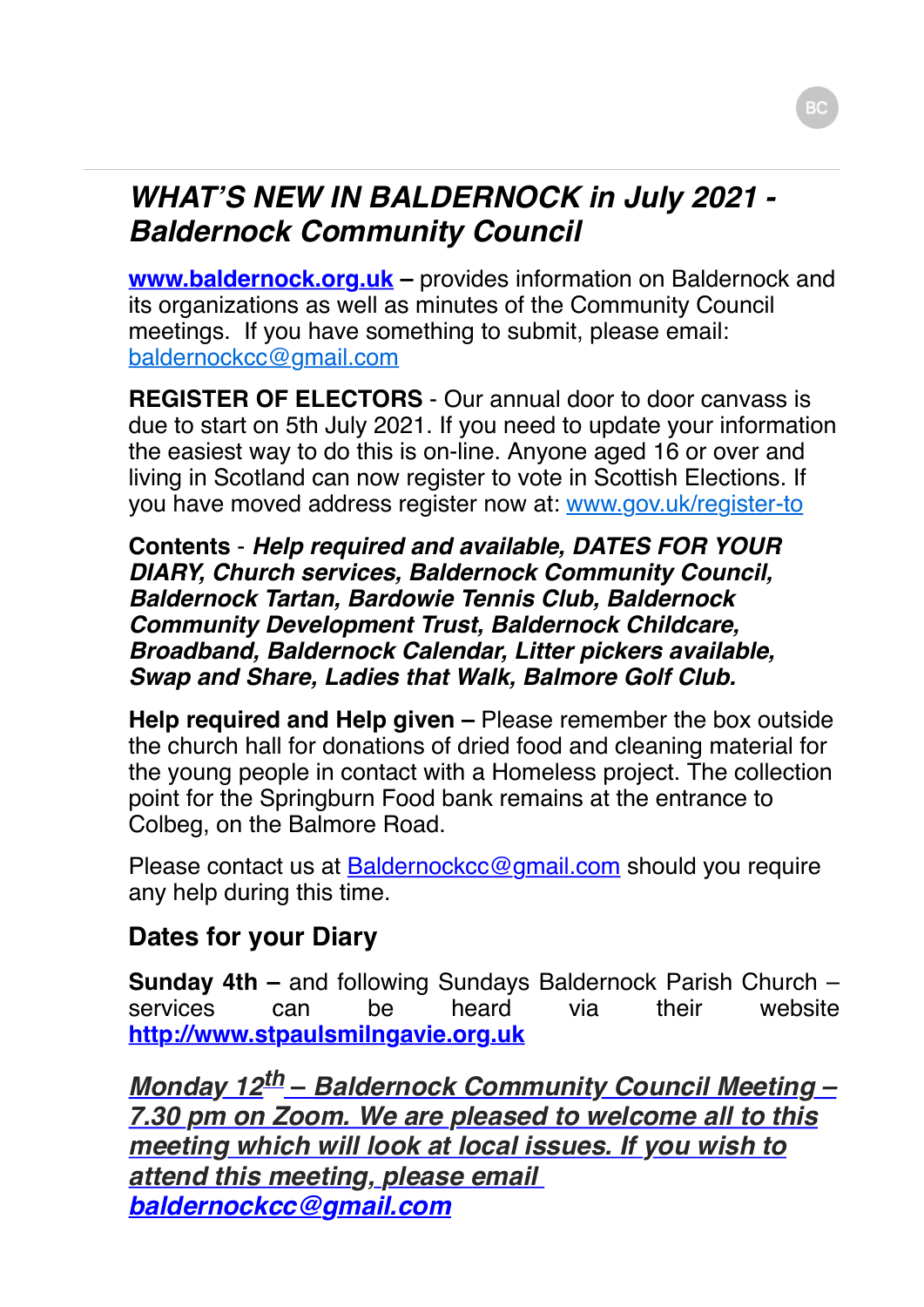**Saturday 17th - Ladies that Walk -** Further details will follow or if you are interested in this group, please ring Anne Alexander 0141 956 2919– If you are **NEW** to the area, it's a lovely chance to get to know your neighbours!

## *Information on the above events and local organisations.*

**Baldernock Community Council –** Our next meeting is on Monday the 12<sup>th</sup> of July. We continue to act on your behalf as a statutory body which looks into local issues, including planning and roads and much more. It is also the launch pad for the Baldernock Tartan, as well as having contact with our **local community policeman**. If you have items for the agenda concerning local issues, please use the email below. To attend this meeting please ask for an invite by emailing [baldernockcc@gmail.com](mailto:baldernockcc@gmail.com)

#### Baldernock Tartan

Finally, Baldernock Tartan has been woven by Selkirk Weavers; we also have a video of this memorable event.

We are now planning a pop-up launch, probably September, where you will be able to see the actual tartan and order items. Throws, stoles and scarves - so something for everyone.A separate newsletter will be sent out with more details but look out for updates on the Baldernock website: www.baldernock.org.uk/tartan or contact tartan@baldernock.org.uk.

**Baldernock Community Development Trust** met online on 14th June to progress [its projects. Thanks to all who](mailto:jp.logan@yahoo.co.uk) participated in the **Community Litter Pick on 19th June. The Baldernock calendar 2022** will have a farming theme: please send your pics to

#### jp.logan@yahoo.co.uk.

**The community's CFP (Community Fibre Partnership)** has recently received a final offer from Openreach which did not include all relevant premises. Our constituency MSP, Rona MacKay, is trying to facilitate progress with this essential project. In the meantime, from 1st July many residents may be entitled to claim a voucher of up to £400 per property for an interim broadband solution. **For more information see the Baldernock [website at https://www.baldernock.o](https://www.baldernock.org.uk/broadband)rg.uk/ broadband or contact [Lesley at lesley.wiseman@hotmail.com](mailto:lesley.wiseman@hotmail.com).**

The Trust has plans to enhance the facilities at the **Church Hall** when it is open again and discussions are ongoing in relation to providing improved facilities **for Baldernock Childcare.** To facilitate **active travel,** and encouraged by the Trust, EDC are clearing the section of pavement from Branziet Cottages to Balmore, starting on Monday 28th June; the Trust is also keen to promote the **safe use of rural** roads as shared spaces for walkers, cyclists, horse riders and drivers. The Trust is gauging interest in a **local Youth Club** for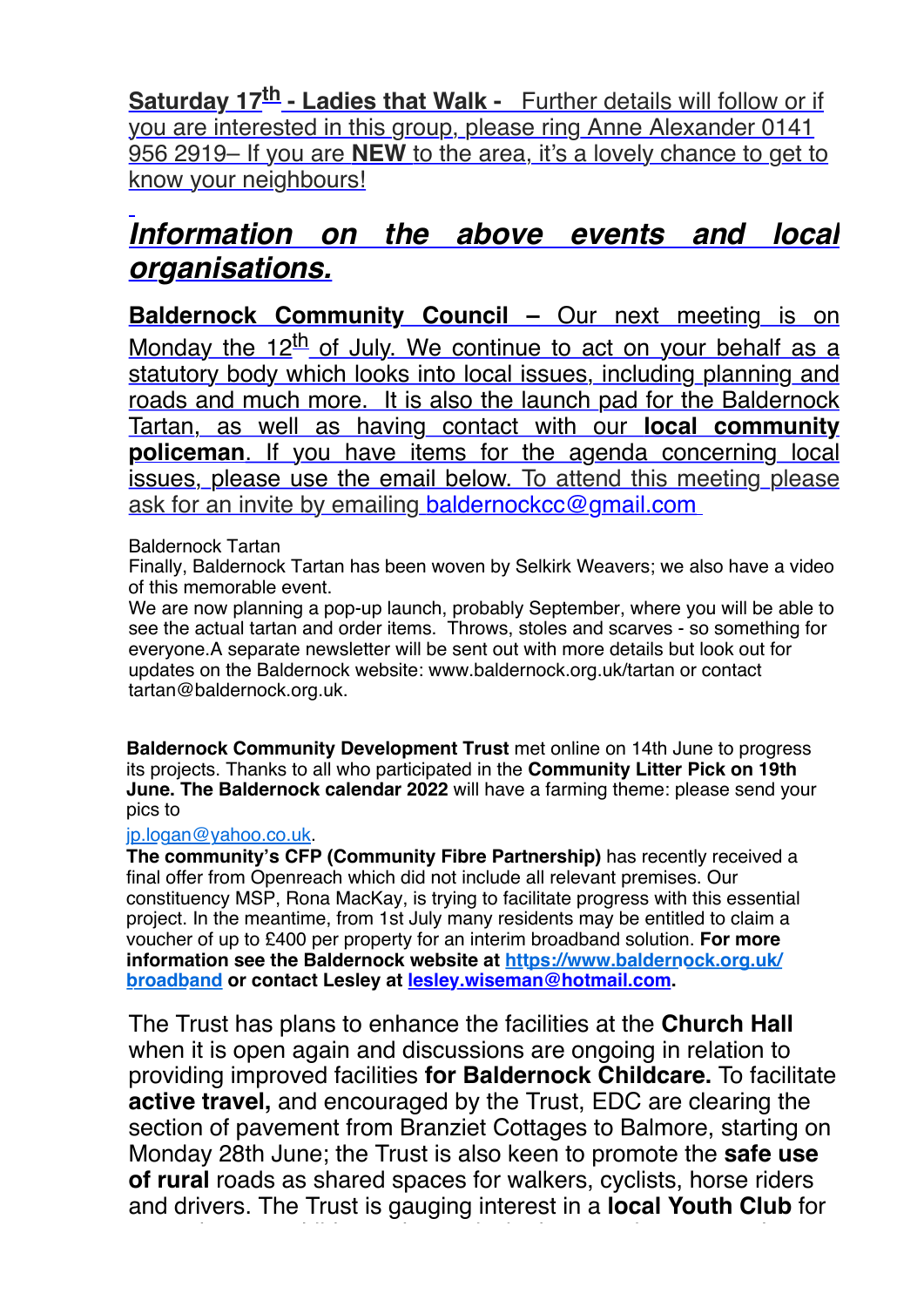secondary age children, who are invited to complete a very short survey at **https://www.allcounted.com/s?** [did=kxnbh40arbxnf&lang=en\\_US](https://www.allcounted.com/s?did=kxnbh40arbxnf&amp;lang=en_US)

**If you would like to get involved in any of these projects** and activities, or suggest new ones, please contact Baldernock Community Development Trust at [baldernockcdt@gmail.com](mailto:baldernockcdt@gmail.com). You can find more information about the Trust, including summaries of its meetings, on the Baldernock website:

[https://www.baldernock.org.uk/bcdt.](https://www.baldernock.org.uk/bcdt) The Trust also has a Facebook [page at https://www.facebook.com/Baldernock-Community-](https://www.facebook.com/Baldernock-Community-Development-Trust-147910135888506)Development-Trust-147910135888506.

**Baldernock Childcare** – new term begins 12<sup>th</sup> August. Baldernock Childcare provides nursery places for children aged 2 years and older and is an EDC partnership nursery so places can be paid for using early years funding. Baldernock Childcare also provides Afterschool Care for primary aged children. For further information, or to enquire about availability, please contact [edbaldernock@glow.org.uk](mailto:edbaldernock@glow.org.uk) or 0141 9552343.

**Bardowie Tennis Club - is fully open and welcomes players of any standard -** please contact Ron Montgomery on 07584-354775 by text or phone for more information if you are interested in joining and playing outdoor tennis in one of the most unique settings in Scotland!

**Balmore Golf Club** - welcome local residents to join the club as **social members**. There is no charge for this category of membership. Social members have access to the members lounge and restaurant where they will find an excellent choice of dishes from the menu and a varied choice of drinks from our well stocked bar. If this is of interest email the secretary at [balmoresecretary@btconnect.com](mailto:balmoresecretary@btconnect.com)

[balmoregolf@btconnect.com.](mailto:balmoregolf@btconnect.com)

**Prayers –** some local families and individuals are gathering on-line to pray for our community and beyond. If you would like to join this group or contact them, please email [baldernockprayers@gmail.com](mailto:baldernockprayers@gmail.com)

# *Points of Contact*

**Email** – Baldernock Community Council [baldernockcc@gmail.com](mailto:baldernockcc@gmail.com)